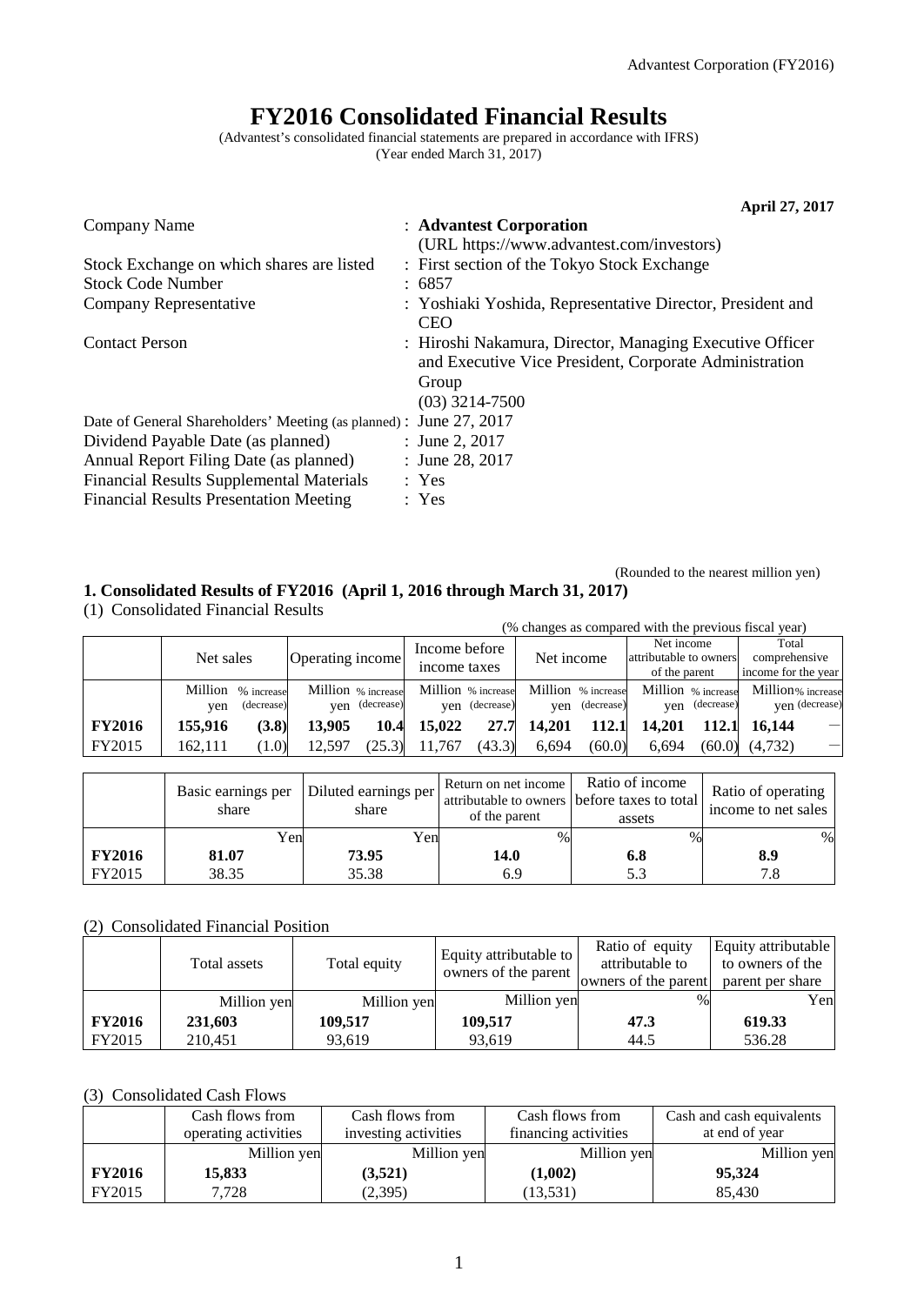## **2. Dividends**

|                      |                                              |        | Dividend per share |          |              | Cash dividend                      |                                              |                                                                |
|----------------------|----------------------------------------------|--------|--------------------|----------|--------------|------------------------------------|----------------------------------------------|----------------------------------------------------------------|
|                      | First<br>quarter end quarter end quarter end | Second | Third              | Year end | Annual total | Total<br>dividend<br>paid (annual) | Payout ratio<br>(consolidated) owners of the | rate for equity<br>attributable to<br>parent<br>(consolidated) |
|                      | Yen                                          | Yen    | Yen                | Yen      | Yen          | Million yen                        | $\%$                                         | %                                                              |
| FY2015               |                                              | 10.00  |                    | 10.00    | 20.00        | 3,491                              | 52.2                                         | 3.6                                                            |
| FY2016               |                                              | 13.00  |                    | 12.00    | 25.00        | 4,399                              | 30.8                                         | 4.3                                                            |
| FY2017<br>(forecast) |                                              |        |                    |          |              | N/A                                |                                              | N/A                                                            |

## **3. Projected Results for FY2017 (April 1, 2017 through March 31, 2018)**

|        |                |           |                |                                                      |                |            |                | (% changes as compared with the previous fiscal year) |                 |                                       |
|--------|----------------|-----------|----------------|------------------------------------------------------|----------------|------------|----------------|-------------------------------------------------------|-----------------|---------------------------------------|
|        |                | Net sales |                | Income before<br>Operating<br>income taxes<br>income |                | Net income |                |                                                       | attributable to | Net income<br>Owners of the<br>parent |
|        | Million<br>yen | $\%$      | Million<br>yen | $\%$                                                 | Million<br>yen | $\%$       | Million<br>yen | $\%$                                                  | Million<br>ven  | $\%$                                  |
| FY2017 | 172,000        | 10.3      | 18,000         | 29.4                                                 | 18.180         | 21.0       | 15,000         |                                                       | 15,000          | 5.6                                   |

## **4. Others**

- (1) Material changes in subsidiaries during this period (changes in scope of consolidation resulting from changes in subsidiaries): None
- (2) Changes in accounting policies and accounting estimates
	- 1) Changes in accounting policies required by IFRS: None
	- 2) Changes arising from factors other than 1: None
	- 3) Changes in accounting estimates: None
- (3) Number of issued and outstanding share (ordinary share):
	- 1) Number of issued and outstanding share at the end of each fiscal period (including treasury share): FY2016 199,566,770 shares; FY2015 199,566,770 shares.
	- 2) Number of treasury share at the end of each fiscal period:
	- FY2016 22,736,166 shares; FY2015 24,994,162 shares.
	- 3) Average number of outstanding share for each period:
	- FY2016 175,180,404 shares; FY2015 174,569,193 shares.

## **(Reference) Non-Consolidated Results of FY2016 (April 1, 2016 through March 31, 2017)**

(1) Non-Consolidated Financial Results

|               | Net sales   |                          | Operating income<br>$(\text{loss})$ |                          | Ordinary income |                          | Net income  |                          |
|---------------|-------------|--------------------------|-------------------------------------|--------------------------|-----------------|--------------------------|-------------|--------------------------|
|               | Million yen | % increase<br>(decrease) | Million yen                         | % increase<br>(decrease) | Million yen     | % increase<br>(decrease) | Million yen | % increase<br>(decrease) |
| <b>FY2016</b> | 143,559     | 16.1                     | 4.607                               |                          | 9,851           | 68.3                     | 15,238      | 115.5                    |
| FY2015        | 123.642     | 45.6                     | (6, 818)                            | –                        | 5,853           | (52.4)                   | 7.069       | (44.0)                   |

(% changes as compared with the previous fiscal year)

|               | - basic | Net income per share Net income per share<br>- diluted |
|---------------|---------|--------------------------------------------------------|
|               | Yen     | Yen                                                    |
| <b>FY2016</b> | 86.98   | 78.49                                                  |
| FY2015        | 40.50   | 36.52                                                  |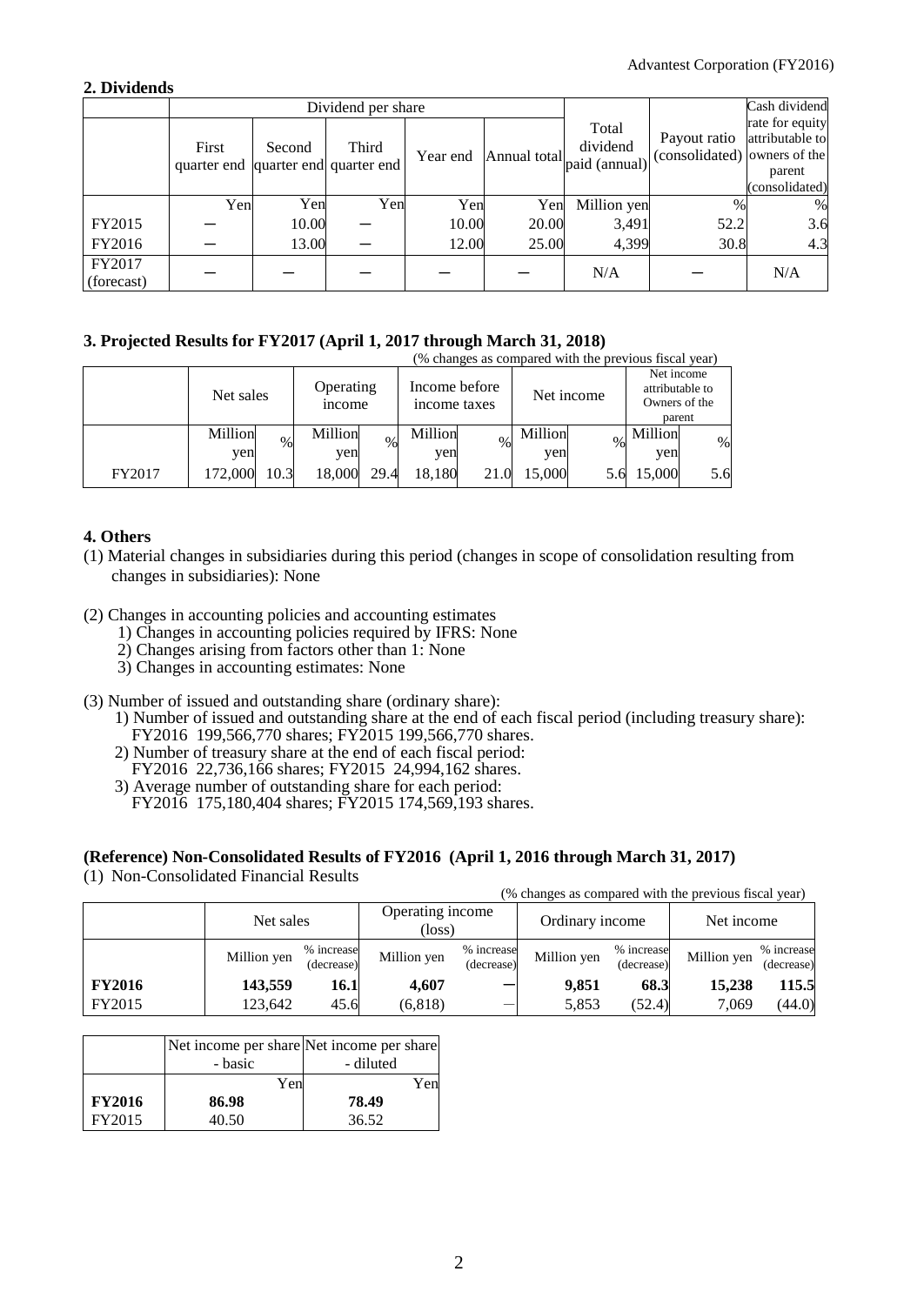|               | Total assets | Net assets  | Equity-to-assets<br>ratio | Net assets<br>per share |
|---------------|--------------|-------------|---------------------------|-------------------------|
|               | Million yen  | Million yen | %                         | Yen                     |
| <b>FY2016</b> | 270,123      | 130,031     | 47.6                      | 727.40                  |
| FY2015        | 247,307      | 114,662     | 45.7                      | 647.20                  |

### (2)**Non-Consolidated Financial Position**

(Reference) Shareholders' Equity at the end of each fiscal period: FY2016 (Y) 128,627 million; FY2015 (Y) 112,984 million

### **Status of Audit Procedures**

This consolidated financial results report is not subject to audit procedures by independent auditors.

### **Explanation on the Appropriate Use of Future Earnings Projections and Other Special Instructions**

This document contains "forward-looking statements" that are based on Advantest's current expectations, estimates and projections. These forward-looking statements are subject to known and unknown risks, uncertainties and other factors that may cause Advantest's actual results, levels of activities, performance or achievements to be materially different from those expressed or implied by such forward-looking statements. These factors include: (i) changes in demand for the products and services produced and offered by Advantest's customers, including semiconductors, communications services and electronic goods; (ii) circumstances relating to Advantest's investment in technology, including its ability to timely develop products that meet the changing needs of semiconductor manufacturers, communications network equipment and components makers and service providers; (iii) significant changes in the competitive environment in the major markets where Advantest purchases materials, components and supplies for the production of its products or where its products are produced, distributed or sold; and (iv) changes in economic conditions, currency exchange rates or political stability in the major markets where Advantest procures materials, components and supplies for the production of its principal products or where its products are produced, distributed or sold.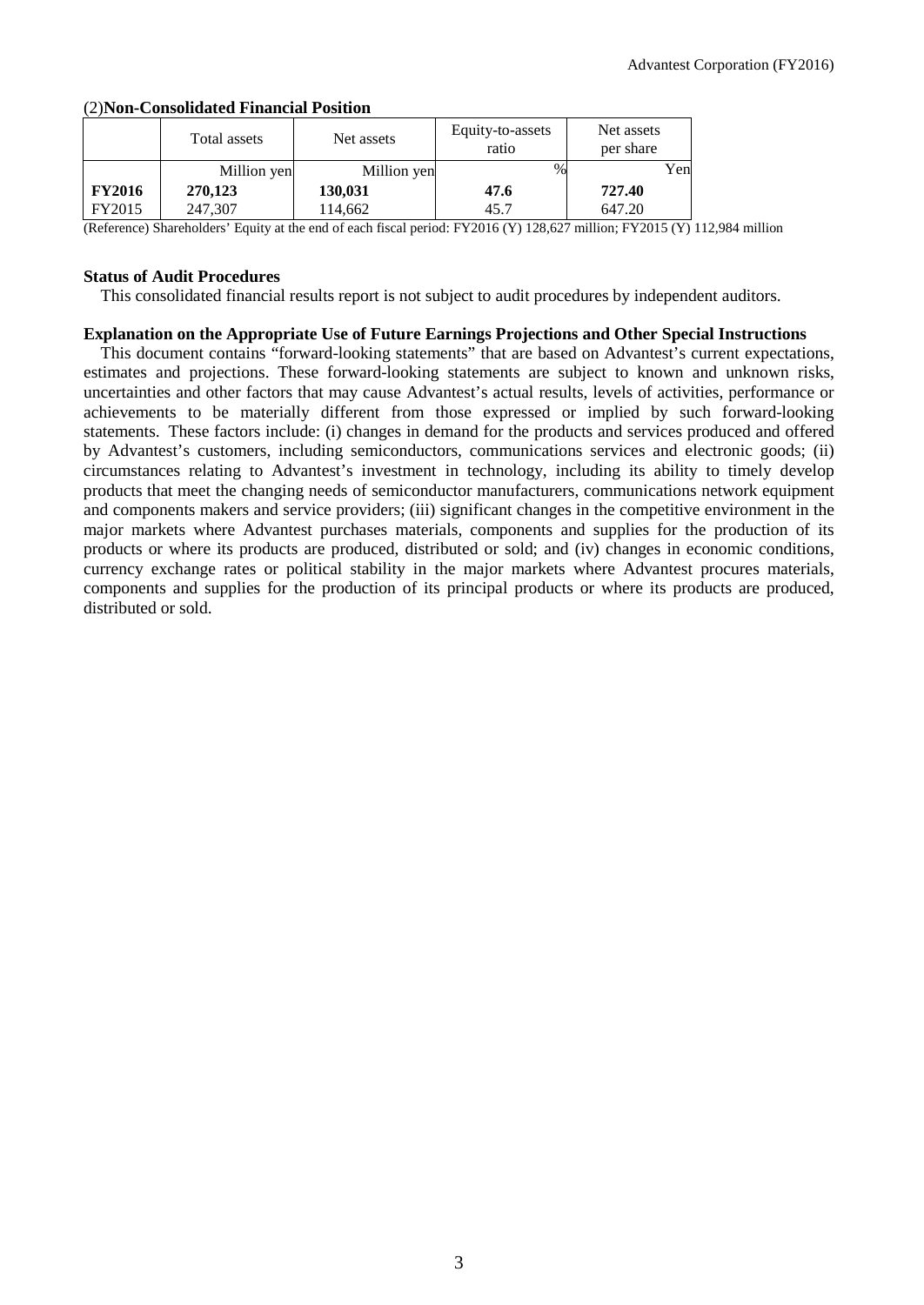| 3. |                                                                                                                                                                                                                                                                                                                                            |
|----|--------------------------------------------------------------------------------------------------------------------------------------------------------------------------------------------------------------------------------------------------------------------------------------------------------------------------------------------|
|    |                                                                                                                                                                                                                                                                                                                                            |
|    | (2) Consolidated Statements of Profit or Loss and Consolidated Statements of Comprehensive                                                                                                                                                                                                                                                 |
|    | Income $\cdots$ $\cdots$ $\cdots$ $\cdots$ $\cdots$ $\cdots$ $\cdots$ $\cdots$ $\cdots$ $\cdots$ $\cdots$ $\cdots$ $\cdots$ $\cdots$ $\cdots$ $\cdots$ $\cdots$ $\cdots$ $\cdots$ $\cdots$ $\cdots$ $\cdots$ $\cdots$ $\cdots$ $\cdots$ $\cdots$ $\cdots$ $\cdots$ $\cdots$ $\cdots$ $\cdots$ $\cdots$ $\cdots$ $\cdots$ $\cdots$ $\cdots$ |
|    |                                                                                                                                                                                                                                                                                                                                            |
|    |                                                                                                                                                                                                                                                                                                                                            |
|    |                                                                                                                                                                                                                                                                                                                                            |
|    |                                                                                                                                                                                                                                                                                                                                            |
|    |                                                                                                                                                                                                                                                                                                                                            |
|    |                                                                                                                                                                                                                                                                                                                                            |
|    |                                                                                                                                                                                                                                                                                                                                            |
|    | $\le$ Exhibit $>$                                                                                                                                                                                                                                                                                                                          |
|    |                                                                                                                                                                                                                                                                                                                                            |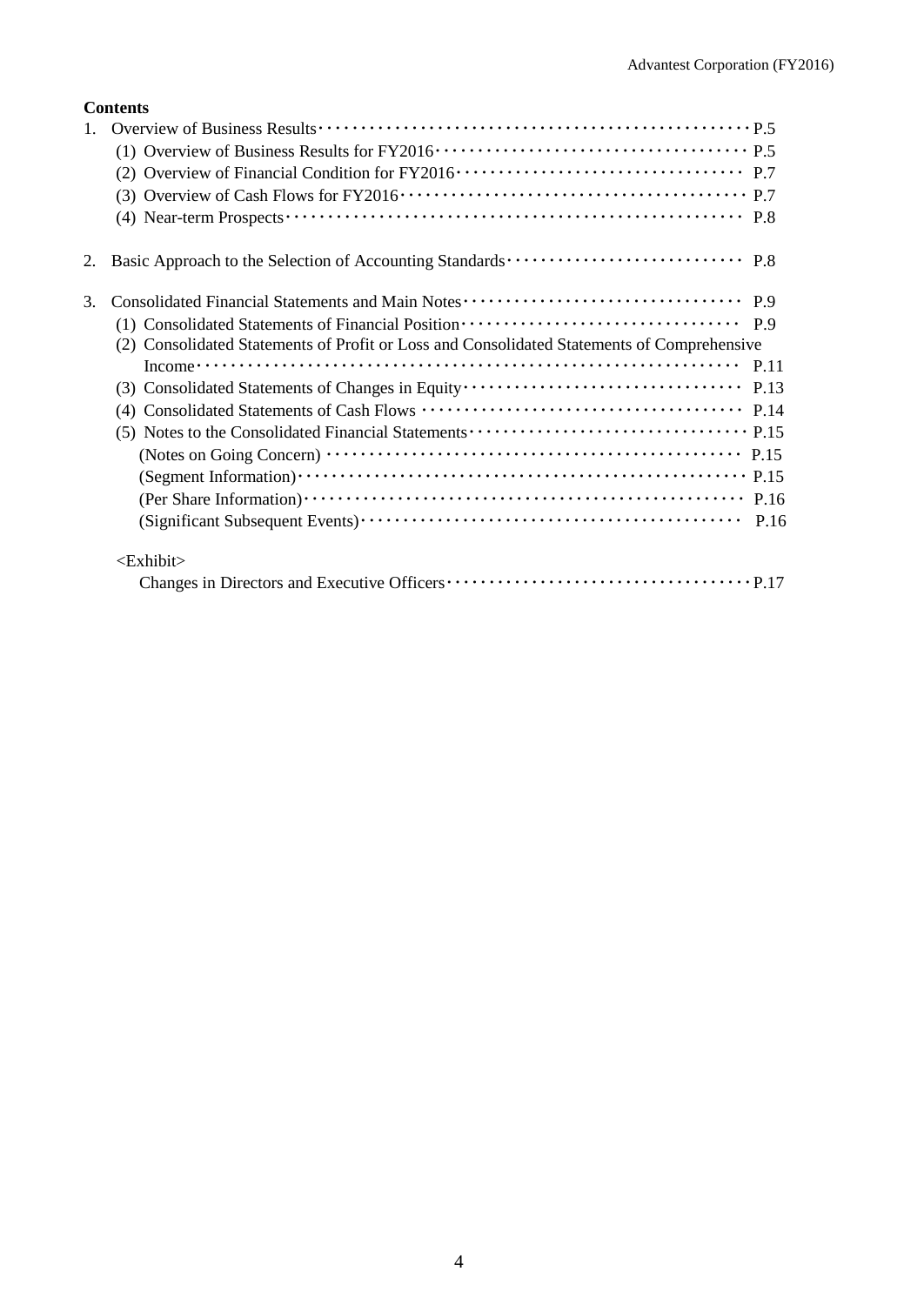(in billion yen)

## 1. Overview of Business Results

(1) Overview of Business Results for FY2016

```
1) Consolidated Financial Results of FY2016 (April 1, 2016 through March 31, 2017)
```

|                            |        |        | an omnon you                                                         |
|----------------------------|--------|--------|----------------------------------------------------------------------|
|                            | FY2015 | FY2016 | As compared to<br>the previous<br>fiscal year<br>increase (decrease) |
| Orders received            | 151.5  | 164.7  | 8.7%                                                                 |
| Net sales                  | 162.1  | 155.9  | $(3.8\%)$                                                            |
| Operating income           | 12.6   | 13.9   | 10.4%                                                                |
| Income before income taxes | 11.8   | 15.0   | 27.7%                                                                |
| Net income                 | 6.7    | 14.2   | 112.1%                                                               |

During Advantest's FY2016, the global economy continued its overall recovery trend, supported by strength in the US and other countries.

In semiconductor-related markets, the improving functionality and increasing sales volumes of smartphones, as well as progress in automotive electronics and growth in data center investment, have driven growth. As a result, the semiconductor market reversed its negative growth trend of 2015 to expand through 2016. In the non-memory semiconductor sector, which includes logic devices, capital investment in smartphone-related production and advanced manufacturing processes increased. In the memory sector, capital investment accelerated in the latter half of 2016, reflecting the improvement in market conditions that began in the summer due to growth in data center and smartphone demand.

Average currency exchange rates in the current fiscal year were 1 USD to 108 JPY (121 JPY in the previous fiscal year) and 1 EUR to 119 JPY (133 JPY in the previous fiscal year).

In this business environment, Advantest sought to improve performance, with a focus on capturing new demand from the memory sector, where customers are now highly motivated to invest. As a result, for the fiscal year ended March 31, 2017, orders received were (Y) 164.7 billion (8.7% increase in comparison to the previous fiscal year), a result that exceeded orders in the previous fiscal year in spite of yen appreciation. Net sales were (Y) 155.9 billion (3.8 % decrease in comparison to the previous fiscal year). Despite a decline in sales compared with the previous fiscal year, operating income was (Y) 13.9 billion (10.4% increase in comparison to the previous fiscal year), due to a more profitable sales mix in comparison to the previous fiscal year. Income before income taxes was (Y) 15.0 billion (27.7 % increase in comparison to the previous fiscal year) and net income was (Y) 14.2 billion (112.1% increase in comparison to the previous fiscal year). The percentage of net sales to overseas customers was 88.2 % (92.0% in the previous fiscal year).

Conditions of business segments are described below.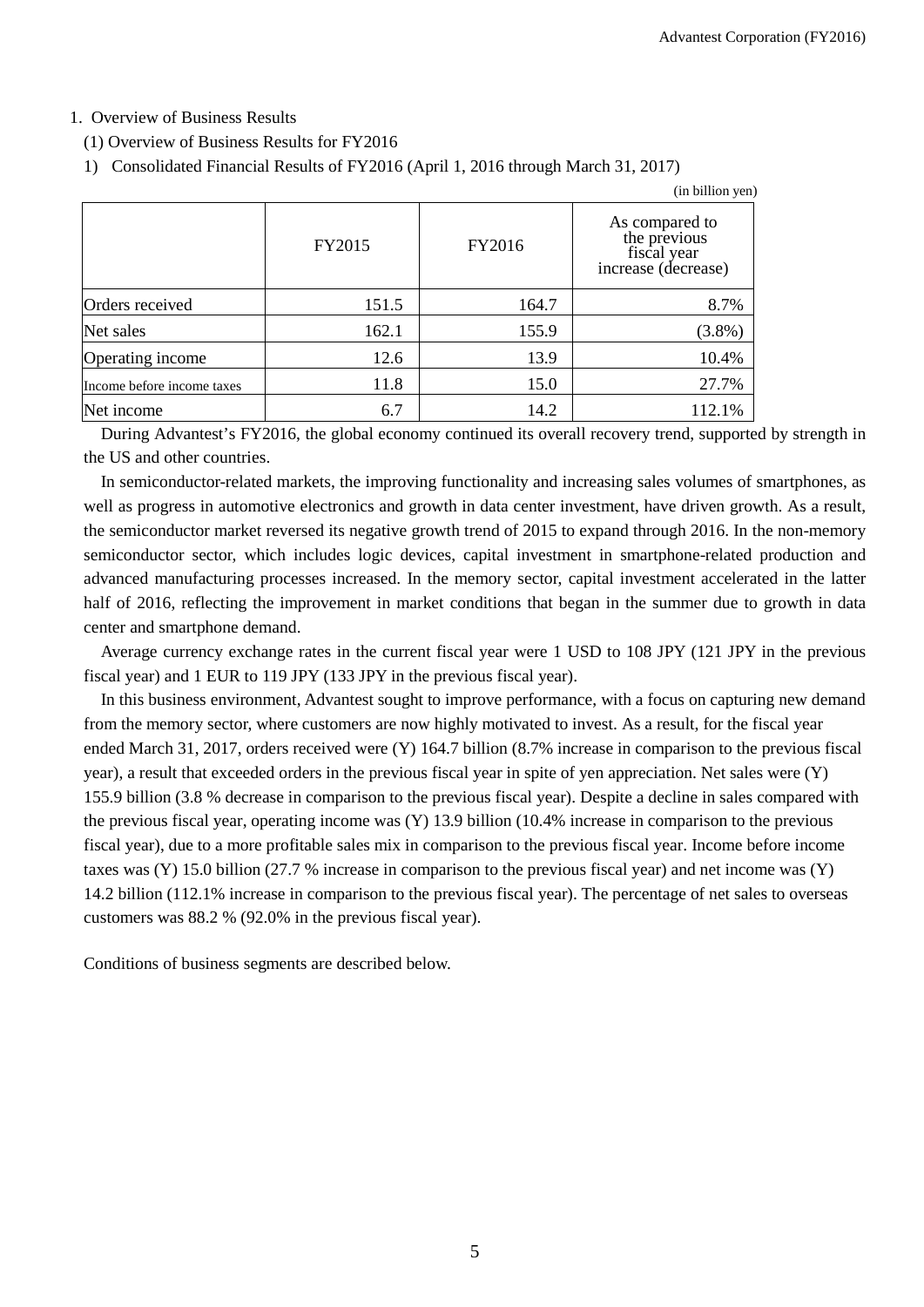(in billion yen) FY2015 FY2016 As compared to the previous fiscal year increase (decrease) Orders received 106.2 106.2 12.1% Net sales 100.8 100.8 101.3 0.5% Segment income  $10.5$  10.5 16.7 16.7 58.4%

<Semiconductor and Component Test System Segment>

Advantest's non-memory semiconductor test system business remained solid through the third quarter against a backdrop of increased production of semiconductors smartphones. However, starting in the beginning of the fourth quarter, inventory adjustments for mobile devices suppressed sales of non-memory test systems, leading sales to finish at a slightly lower level than the previous fiscal year. In the memory sector, customer investment stayed flat at the beginning of the fiscal year, but the business environment grew more favorable from the summer, enabling us to achieve orders exceeding the previous year's results in the second half alone.

As a result of the above, orders received were (Y) 106.2 billion (12.1 % increase in comparison to the previous fiscal year), net sales were (Y) 101.3 billion (0.5 % increase in comparison to the previous fiscal year), and segment income was (Y) 16.7 billion (58.4 % increase in comparison to the previous fiscal year).

< Mechatronics System Segment>

|                 |        |        | (in billion yen)                                                     |
|-----------------|--------|--------|----------------------------------------------------------------------|
|                 | FY2015 | FY2016 | As compared to<br>the previous<br>fiscal year<br>increase (decrease) |
| Orders received | 27.3   | 26.9   | $(1.6\%)$                                                            |
| Net sales       | 31.5   | 25.2   | $(20.0\%)$                                                           |
| Segment income  | 2.6    | (1.5)  |                                                                      |

Due to a drop in demand for photomask inspection equipment, Advantest's nanotechnology business remained sluggish throughout the year. In the device interface business, although orders received exceeded the previous fiscal year's, sales fell in comparison to the previous fiscal year due to the impact of lower DRAM investment at the beginning of the period.

As a result of the above, orders received were (Y) 26.9 billion (1.6 % decrease in comparison to the previous fiscal year), net sales were (Y) 25.2 billion (20.0 % decrease in comparison to the previous fiscal year), and segment loss was (Y) 1.5 billion (4.1 billion decline in comparison to the previous fiscal year).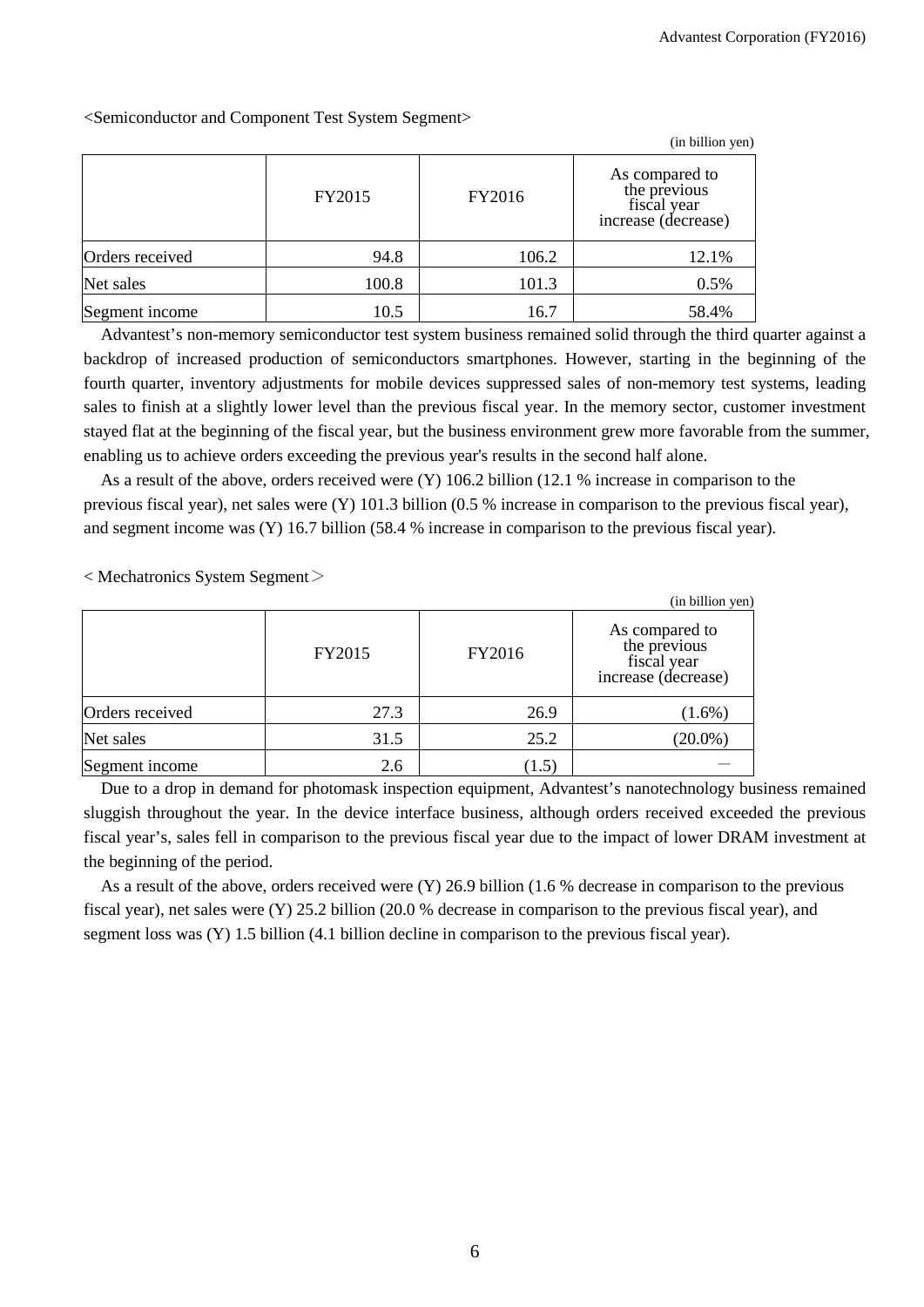|                 |        |        | (in billion yen)                                                     |  |
|-----------------|--------|--------|----------------------------------------------------------------------|--|
|                 | FY2015 | FY2016 | As compared to<br>the previous<br>fiscal year<br>increase (decrease) |  |
| Orders received | 29.4   | 31.5   | 7.4%                                                                 |  |
| Net sales       | 29.9   | 29.5   | $(1.4\%)$                                                            |  |
| Segment income  | 4.9    | 4.8    | $(2.6\%)$                                                            |  |

The profitability of the Services Support and Others Segment was also impacted by yen appreciation. However, demand for field services was robust against the backdrop of increased semiconductor production.

As a result of the above, orders received were (Y) 31.5 billion (7.4 % increase in comparison to the previous fiscal year), net sales were (Y) 29.5 billion (1.4% decrease in comparison to the previous fiscal year), and segment income was (Y) 4.8 billion (2.6 % decrease in comparison to the previous fiscal year).

### 2) Overview of Non-Consolidated Financial Results for FY2016

Since FY2015, Advantest has consolidated commercial distribution of certain products from an overseas subsidiary to Advantest.

This consolidation of commercial distribution was completed in FY2016. As a result, net sales were (Y) 143.6 billion (16.1% increase in comparison to the previous fiscal year), and operating income was (Y) 4.6 billion. Due to dividend income from consolidated subsidiaries, ordinary income was (Y) 9.9 billion (68.3 % increase in comparison to the previous fiscal year). As a result of recognition of deferred tax assets based on appropriate estimates of future decreasing tax expenses, net income was (Y) 15.2 billion (115.5 % increase in comparison to the previous fiscal year).

## (2) Overview of Financial Condition for FY2016

Total assets at the end of FY2016 amounted to (Y) 231.6 billion, an increase of (Y) 21.2 billion compared to the previous fiscal year, primarily due to increase of  $(Y)$  9.9 billion,  $(Y)$  5.2 billion and  $(Y)$  4.4 billion in cash and cash equivalents, inventories, and trade and other receivables, respectively. The amount of total liabilities was (Y) 122.1 billion, an increase of (Y) 5.3 billion compared to the previous fiscal year, primarily due to an increase of (Y) 6.4 billion in trade and other payable. Total Equity was (Y) 109.5 billion. Ratio of equity attributable to owners of the parent was 47.3%, an increase of 2.8 percentage points from March 31, 2016.

## (3) Overview of Cash Flows for FY2016

Cash and cash equivalents at the end of FY2016 were  $(Y)$  95.3 billion, an increase of  $(Y)$  9.9 billion from the previous fiscal year.

Significant cash flows during this fiscal year and their causes are described below.

Net cash provided by operating activities was (Y) 15.8 billion (net cash inflow of (Y) 7.7 billion in FY2015). This amount was primarily attributable to an increase of (Y) 6.4 billion and (Y) 5.3 billion in trade and other payable and inventories, respectively, and adjustments of non cash items such as depreciation and amortization in addition to the income before income taxes of (Y) 15.0 billion.

Net cash used in investing activities was (Y) 3.5 billion (net cash outflow of (Y) 2.4 billion in FY2015). This amount was primarily attributable to payments for acquisition of property, plant and equipment in the amount of (Y) 4.0 billion.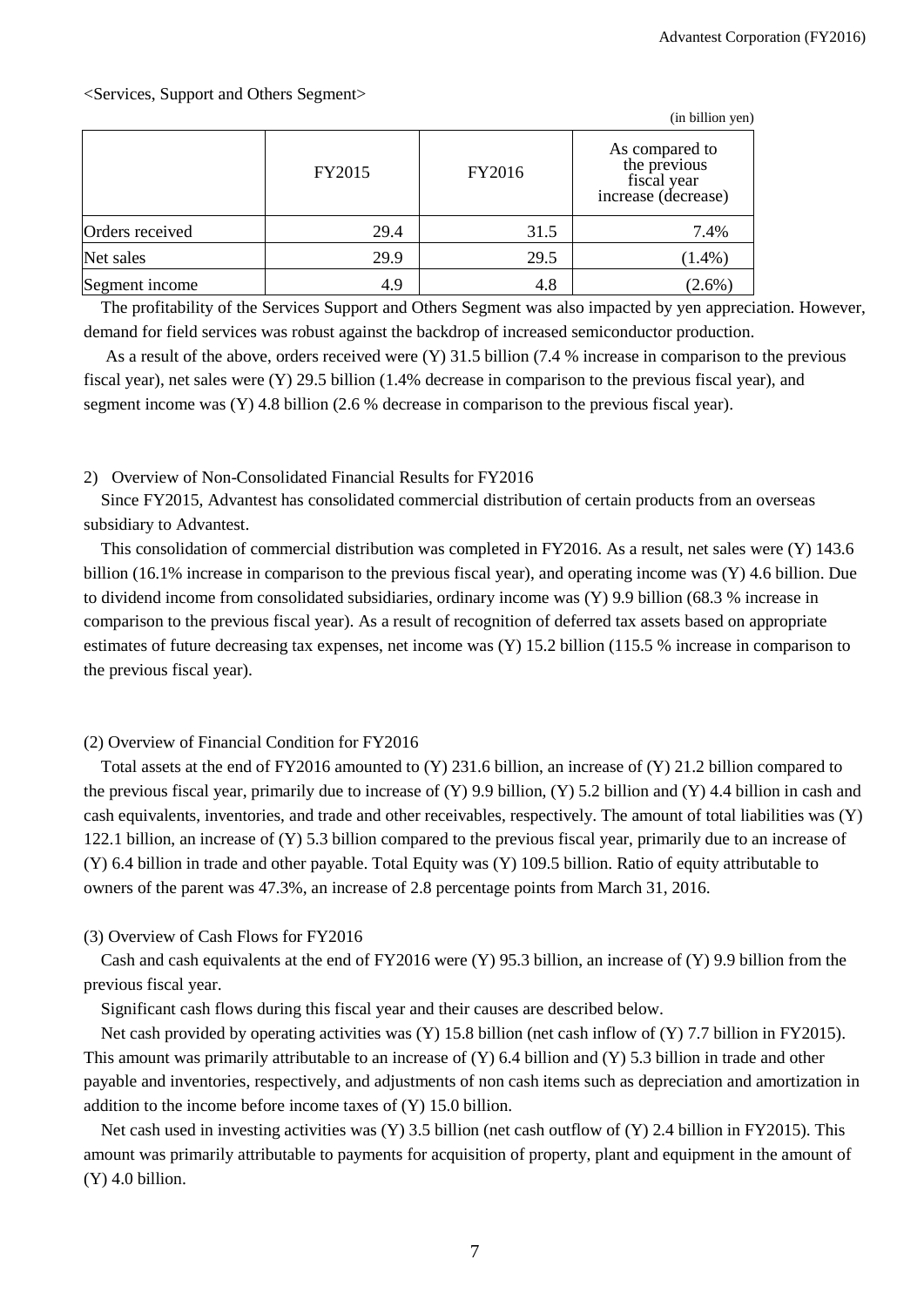Net cash used in financing activities was (Y) 1.0 billion (net cash outflow of (Y) 13.5 billion in FY2015). This amount was primarily attributable to dividends paid of (Y) 4.0 billion and proceeds from disposal of treasury shares in the amount of (Y) 3.1 billion.

## (4) Near-term Prospects

The expansion of high-speed wireless networks, the ongoing adoption of smartphones worldwide and the evolution of their performance, and the spread of Advanced Driver Assistance Systems, or ADAS, in the automotive industry, argue that a growing social emphasis on safety and comfort will drive continued growth in the semiconductor industry and related markets.

The near-term outlook for the semiconductor test equipment market, which is Advantest's primary profit base, predicts that new investment in non-memory test systems will decline year-on-year due to the impact of presently occurring inventory adjustments for mobile devices. However, we anticipate robust demand for memory test systems against a backdrop of further expansion in the production of higher-speed, larger-capacity DRAM and NAND devices.

Based on this outlook, Advantest will endeavor to expand our share of the semiconductor test equipment market, to reinforce our semiconductor test equipment peripherals business, and to cut costs, with the goal of boosting profits.

Our forecast for FY2017 consolidated results, based on our near-term outlook for each business segment and foreign exchange trends, calls for net sales of (Y) 172.0 billion, operating income of (Y) 18.0 billion, income before income taxes of (Y) 18.2 billion, and net income of (Y) 15.0 billion. These forecasts are based on foreign exchange rates of 1 USD to 110 JPY and 1 Euro to 120 JPY.

## 2. Basic Approach to the Selection of Accounting Standards

Advantest adopted International Financial Reporting Standards ("IFRS") for the improvement of international comparability of its financial information in the capital markets as well as homogenization and efficiency of its financial information of its group companies.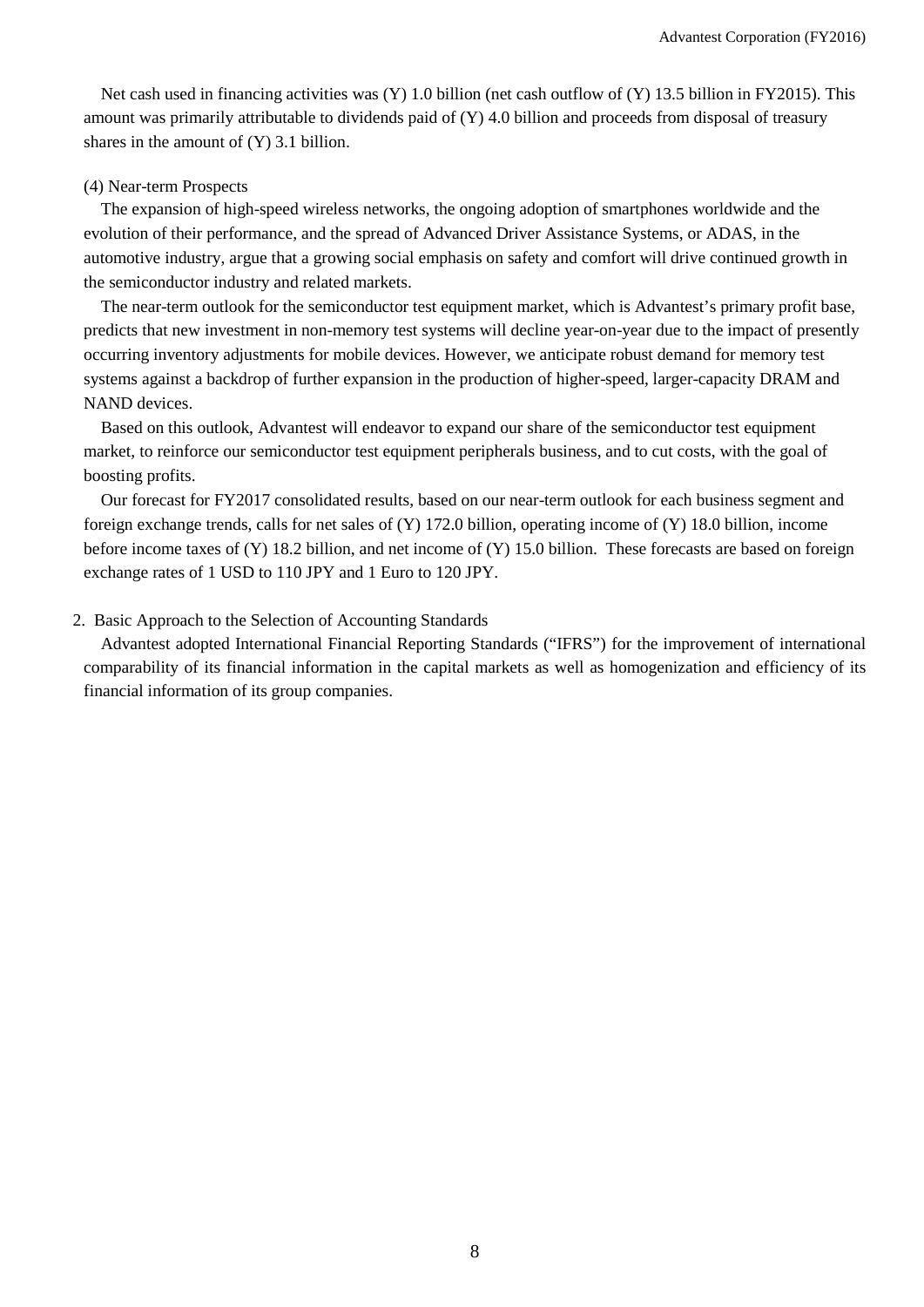## 3. Consolidated Financial Statements and Main Notes

## (1) Consolidated Statements of Financial Position

|                                    |                | Millions of Yen |
|------------------------------------|----------------|-----------------|
|                                    | As of          | As of           |
|                                    | March 31, 2016 | March 31, 2017  |
| Assets                             |                |                 |
| Current assets                     |                |                 |
| Cash and cash equivalents          | 85,430         | 95,324          |
| Trade and other receivables        | 28,005         | 32,451          |
| Inventories                        | 33,912         | 39,093          |
| Other current assets               | 3,049          | 2,976           |
| Subtotal                           | 150,396        | 169,844         |
| Assets held for sale               |                | 1,295           |
| Total current assets               | 150,396        | 171,139         |
| Non-current assets                 |                |                 |
| Property, plant and equipment, net | 31,451         | 29,915          |
| Goodwill and intangible assets     | 16,726         | 16,479          |
| Other financial assets             | 3,542          | 3,625           |
| Deferred tax assets                | 8,038          | 10,282          |
| Other non-current assets           | 298            | 163             |
| Total non-current assets           | 60,055         | 60,464          |
| Total assets                       | 210,451        | 231,603         |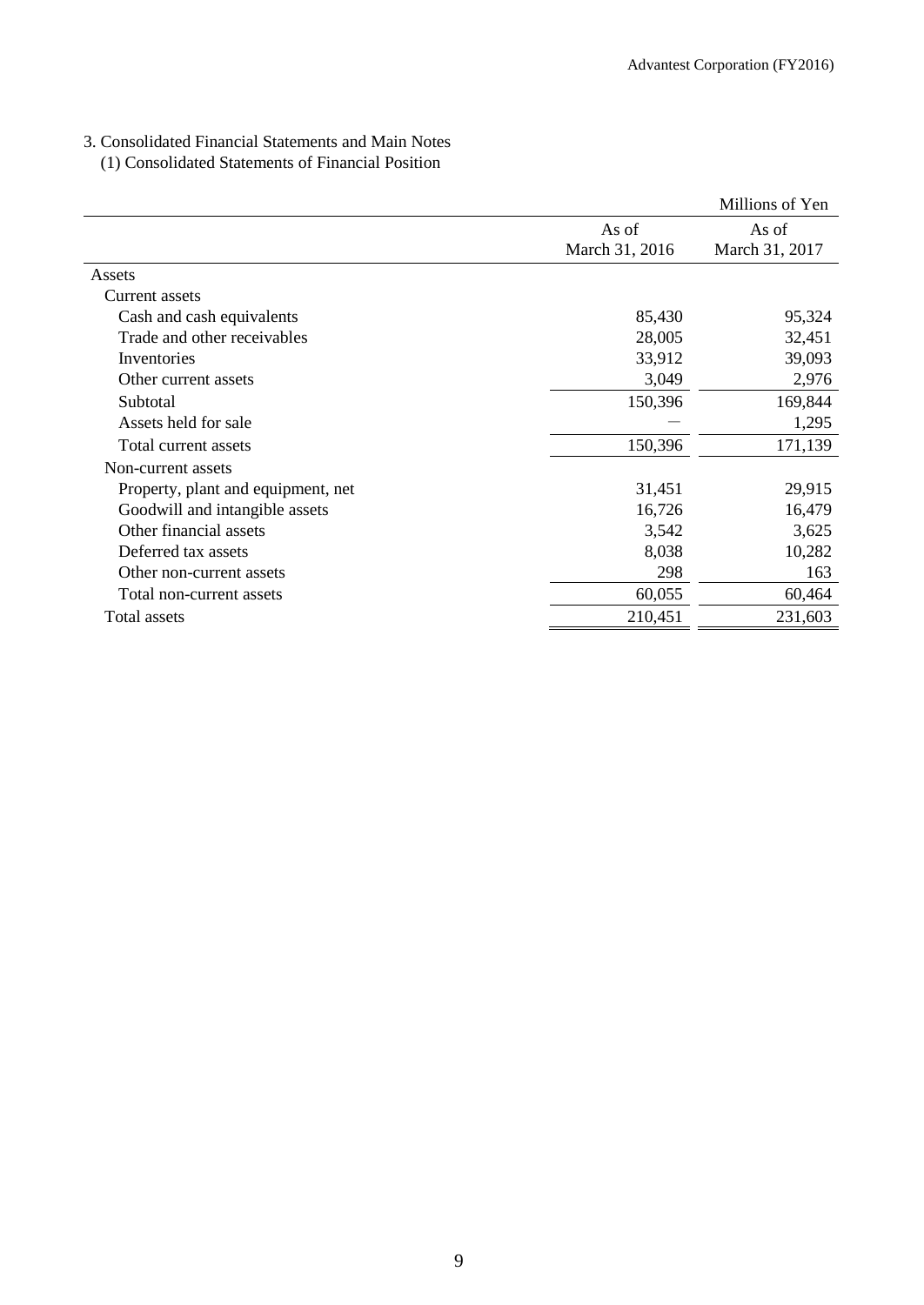|                                                      |                         | Millions of Yen         |
|------------------------------------------------------|-------------------------|-------------------------|
|                                                      | As of<br>March 31, 2016 | As of<br>March 31, 2017 |
| Liabilities and Equity                               |                         |                         |
| Liabilities                                          |                         |                         |
| <b>Current liabilities</b>                           |                         |                         |
| Trade and other payables                             | 22,101                  | 28,489                  |
| <b>Bonds</b>                                         |                         | 15,000                  |
| Income tax payables                                  | 1,548                   | 1,927                   |
| Provisions                                           | 1,709                   | 1,643                   |
| Other financial liabilities                          | 487                     | 626                     |
| Other current liabilities                            | 3,589                   | 3,749                   |
| Total current liabilities                            | 29,434                  | 51,434                  |
| Non-current liabilities                              |                         |                         |
| <b>Bonds</b>                                         | 44,618                  | 29,745                  |
| Other financial liabilities                          | 65                      | 39                      |
| Retirement benefit liabilities                       | 41,076                  | 38,865                  |
| Deferred tax liabilities                             | 358                     | 420                     |
| Other non-current liabilities                        | 1,281                   | 1,583                   |
| Total non-current liabilities                        | 87,398                  | 70,652                  |
| <b>Total liabilities</b>                             | 116,832                 | 122,086                 |
| Equity                                               |                         |                         |
| Share capital                                        | 32,363                  | 32,363                  |
| Share premium                                        | 44,478                  | 44,319                  |
| Treasury shares                                      | (94, 585)               | (86,039)                |
| Retained earnings                                    | 105,190                 | 113,676                 |
| Other components of equity                           | 6,173                   | 5,198                   |
| Total equity attributable to<br>owners of the parent | 93,619                  | 109,517                 |
| Total equity                                         | 93,619                  | 109,517                 |
| Total liabilities and equity                         | 210,451                 | 231,603                 |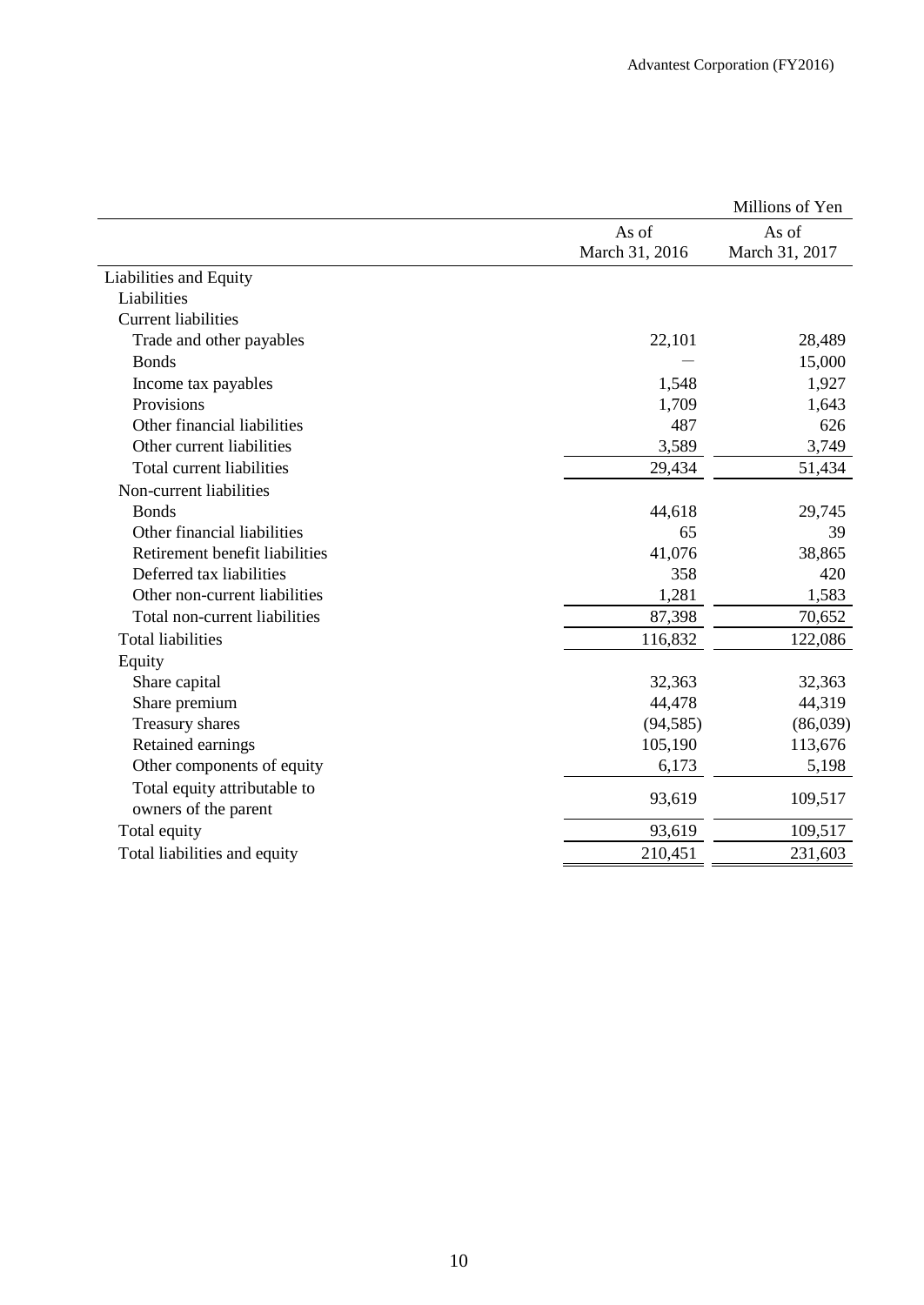## (2) Consolidated Statements of Profit or Loss and Consolidated Statements of Comprehensive Income

## Consolidated Statements of Profit or Loss

|                                                 |                                     | Millions of Yen                     |
|-------------------------------------------------|-------------------------------------|-------------------------------------|
|                                                 | Fiscal year ended<br>March 31, 2016 | Fiscal year ended<br>March 31, 2017 |
| Net sales                                       | 162,111                             | 155,916                             |
| Cost of sales                                   | (70, 636)                           | (66, 176)                           |
| Gross profit                                    | 91,475                              | 89,740                              |
| Selling, general and<br>administrative expenses | (79, 109)                           | (76, 174)                           |
| Other income                                    | 630                                 | 501                                 |
| Other expenses                                  | (399)                               | (162)                               |
| Operating income                                | 12,597                              | 13,905                              |
| Financial income                                | 475                                 | 1,344                               |
| Financial expenses                              | (1,305)                             | (227)                               |
| Income before income taxes                      | 11,767                              | 15,022                              |
| Income taxes                                    | (5,073)                             | (821)                               |
| Net income                                      | 6,694                               | 14,201                              |
| Net income attributable to:                     |                                     |                                     |
| Owners of the parent                            | 6,694                               | 14,201                              |
| Earnings per share:                             |                                     | Yen                                 |
| <b>Basic</b>                                    | 38.35                               | 81.07                               |
| Diluted                                         | 35.38                               | 73.95                               |
|                                                 |                                     |                                     |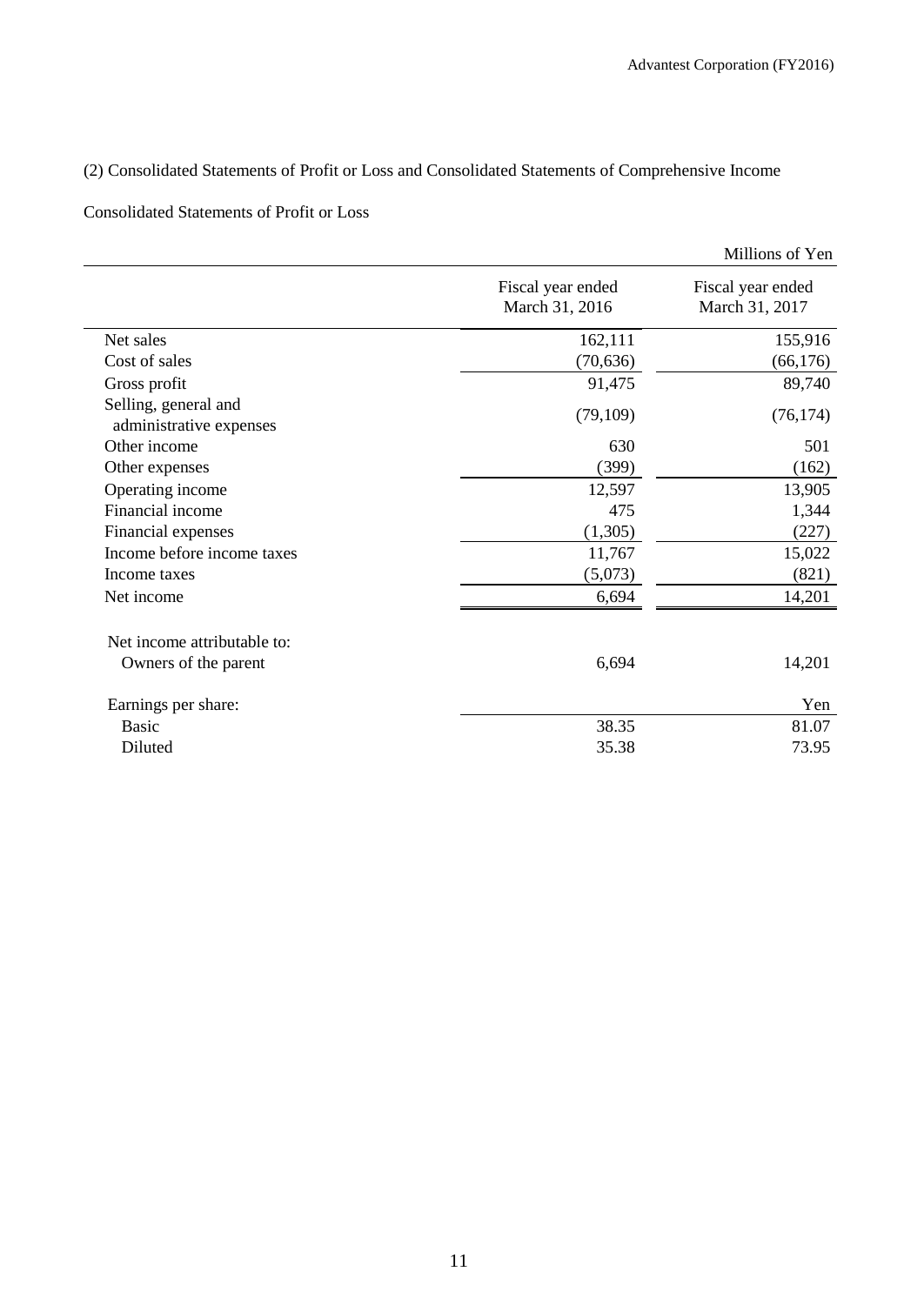| Consolidated Statements of Comprehensive Income |  |
|-------------------------------------------------|--|
|                                                 |  |

|                                                                     |                                     | Millions of Yen                     |
|---------------------------------------------------------------------|-------------------------------------|-------------------------------------|
|                                                                     | Fiscal year ended<br>March 31, 2016 | Fiscal year ended<br>March 31, 2017 |
| Net income                                                          | 6,694                               | 14,201                              |
| Other comprehensive income                                          |                                     |                                     |
| Items that will not be reclassified to profit or loss               |                                     |                                     |
| Remeasurements of defined benefit pension plans                     | (4,869)                             | 2,918                               |
| Items that may be subsequently reclassified to profit or loss       |                                     |                                     |
| Exchange differences on translation of foreign operations           | (6,002)                             | (1,381)                             |
| Net change in fair values of available-for-sale financial<br>assets | (555)                               | 406                                 |
| Total other comprehensive income                                    | (11, 426)                           | 1,943                               |
| Total comprehensive income for the year                             | (4, 732)                            | 16,144                              |
| Comprehensive income attributable to:                               |                                     |                                     |
| Owners of the parent                                                | (4,732)                             | 16,144                              |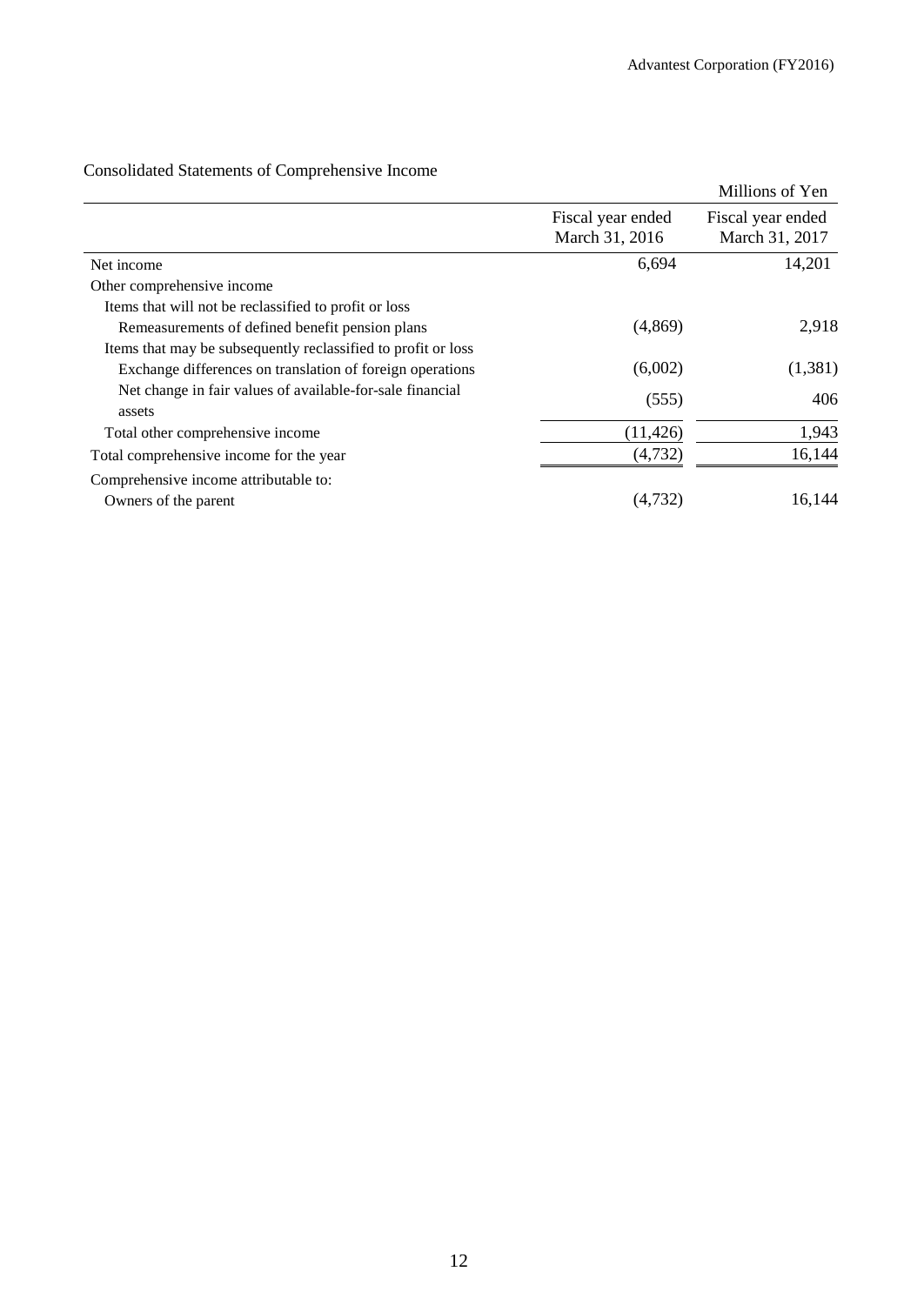## (3) Consolidated Statements of Changes in Equity

|                                                                                                          |                  |                                             |                    |                      |                             |                                      | Millions of Yen                      |
|----------------------------------------------------------------------------------------------------------|------------------|---------------------------------------------|--------------------|----------------------|-----------------------------|--------------------------------------|--------------------------------------|
|                                                                                                          |                  | Equity attributable to owners of the parent |                    |                      |                             |                                      |                                      |
|                                                                                                          |                  |                                             |                    |                      | Other                       |                                      |                                      |
|                                                                                                          | Share<br>capital | Share<br>premium                            | Treasury<br>shares | Retained<br>earnings | compone<br>nts of<br>equity | Total                                | Total<br>Equity                      |
| Balance at April 1, 2015<br>Net income                                                                   | 32,363           | 44,487                                      | (94, 686)          | 106,916<br>6,694     | 12,730                      | 101,810<br>6,694                     | 101,810<br>6,694                     |
| Other comprehensive<br>income                                                                            |                  |                                             |                    |                      | (11, 426)                   | (11, 426)                            | (11, 426)                            |
| Total comprehensive income<br>for the year                                                               |                  |                                             |                    | 6,694                | (11, 426)                   | (4, 732)                             | (4, 732)                             |
| Purchase of treasury shares<br>Disposal of treasury shares                                               |                  | (9)                                         | (1)<br>102         | (60)                 |                             | (1)<br>33                            | (1)<br>33                            |
| Dividends<br>Transfer from other                                                                         |                  |                                             |                    | (3,491)              |                             | (3,491)                              | (3,491)                              |
| components of equity to<br>retained earnings                                                             |                  |                                             |                    | (4, 869)             | 4,869                       |                                      |                                      |
| Total transactions with the<br>owners                                                                    |                  | (9)                                         | 101                | (8,420)              | 4,869                       | (3, 459)                             | (3,459)                              |
| Balance at March 31, 2016<br>Net income                                                                  | 32,363           | 44,478                                      | (94, 585)          | 105,190<br>14,201    | 6,173                       | 93,619<br>14,201                     | 93,619<br>14,201                     |
| Other comprehensive<br>income                                                                            |                  |                                             |                    |                      | 1,943                       | 1,943                                | 1,943                                |
| Total comprehensive income<br>for the year                                                               |                  |                                             |                    | 14,201               | 1,943                       | 16,144                               | 16,144                               |
| Purchase of treasury shares<br>Disposal of treasury shares<br>Dividends<br>Share-based payments<br>Other |                  | (868)<br>682<br>27                          | (2)<br>8,548       | (4,611)<br>(4,022)   |                             | (2)<br>3,069<br>(4,022)<br>682<br>27 | (2)<br>3,069<br>(4,022)<br>682<br>27 |
| Transfer from other<br>components of equity to<br>retained earnings                                      |                  |                                             |                    | 2,918                | (2,918)                     |                                      |                                      |
| Total transactions with the<br>owners                                                                    |                  | (159)                                       | 8,546              | (5,715)              | (2,918)                     | (246)                                | (246)                                |
| Balance at March 31, 2017                                                                                | 32,363           | 44,319                                      | (86,039)           | 113,676              | 5,198                       | 109,517                              | 109,517                              |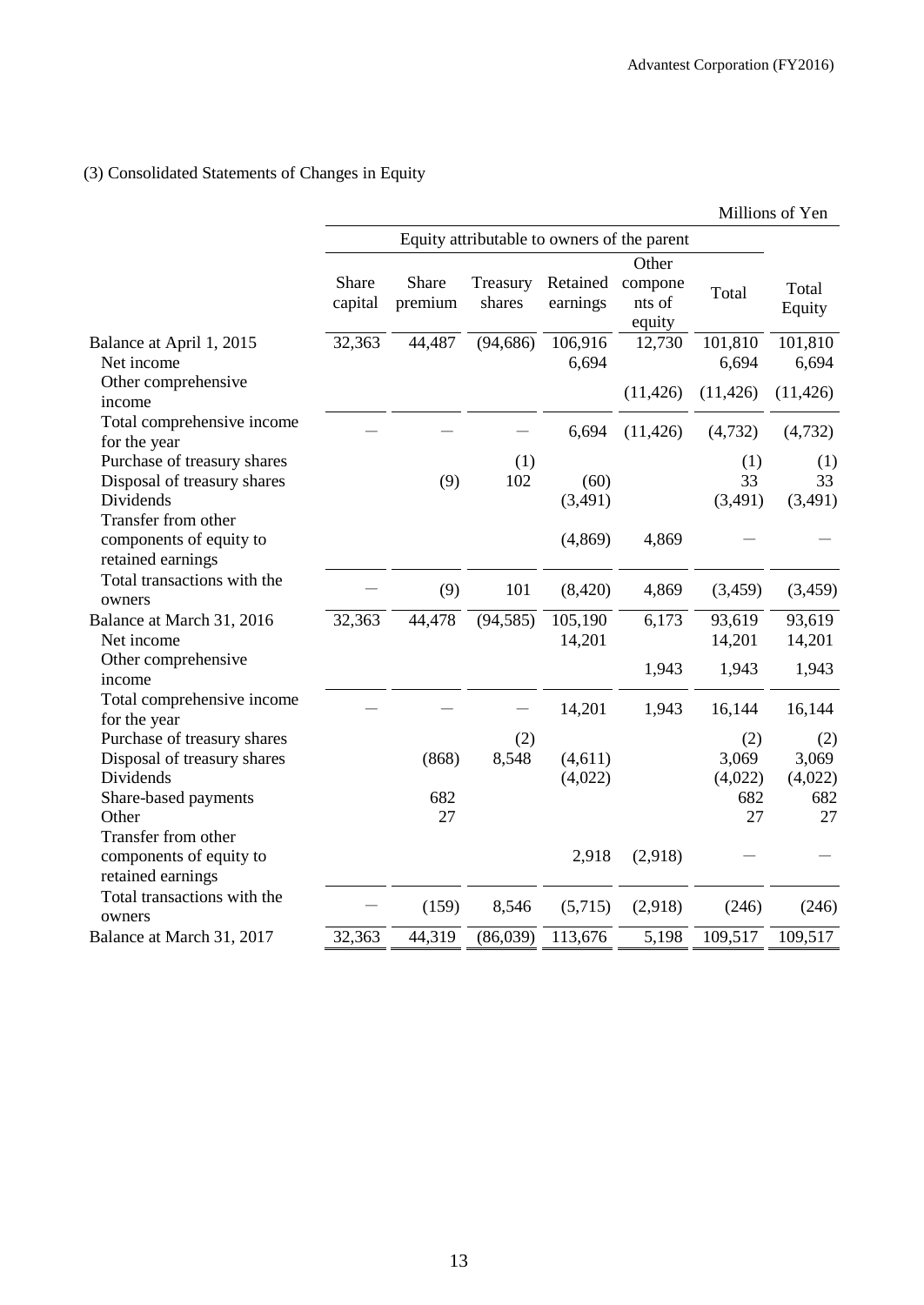## (4)Consolidated Statements of Cash Flows

|                                                                                                    |                   | Millions of Yen   |
|----------------------------------------------------------------------------------------------------|-------------------|-------------------|
|                                                                                                    | Fiscal year ended | Fiscal year ended |
|                                                                                                    | March 31, 2016    | March 31, 2017    |
| Cash flows from operating activities:                                                              |                   |                   |
| Income before income taxes                                                                         | 11,767            | 15,022            |
| Adjustments to reconcile income before income taxes                                                |                   |                   |
| to net cash provided by (used in) operating activities:                                            |                   |                   |
| Depreciation and amortization                                                                      | 4,965             | 5,158             |
| Shared-based payment expense                                                                       |                   | 682               |
| Gain on sales of available-for-sale financial assets                                               | (174)             | (250)             |
| Changes in assets and liabilities:                                                                 |                   |                   |
| Trade and other receivables                                                                        | (2,726)           | (4,618)           |
| Inventories                                                                                        | 3,621             | (5,268)           |
| Trade and other payable                                                                            | (6,784)           | 6,403             |
| Warranty provisions                                                                                | 189               | (67)              |
| Retirement benefit liabilities                                                                     | 864               | 1,491             |
| Other                                                                                              |                   |                   |
| Subtotal                                                                                           | (152)<br>11,570   | (36)<br>18,517    |
| Interest and dividends received                                                                    | 303               | 267               |
| Interest paid                                                                                      | (117)             |                   |
|                                                                                                    |                   | (95)              |
| Income taxes paid                                                                                  | (4,028)           | (2,856)           |
| Net cash provided by (used in) operating activities                                                | 7,728             | 15,833            |
|                                                                                                    |                   |                   |
| Cash flows from investing activities:<br>Proceeds from sale of available-for-sale financial assets | 503               | 653               |
| Proceeds from sale of property, plant and equipment                                                | 509               | 190               |
|                                                                                                    |                   | (4,018)           |
| Purchases of property, plant and equipment                                                         | (3, 116)          | (391)             |
| Purchases of intangible assets<br>Other                                                            | (449)             | 45                |
|                                                                                                    | 158               |                   |
| Net cash provided by (used in) investing activities                                                | (2, 395)          | (3,521)           |
|                                                                                                    |                   |                   |
| Cash flows from financing activities:<br>Proceeds from disposal of treasury shares                 | 33                |                   |
| Redemption of bonds                                                                                | (10,000)          | 3,063             |
| Dividends paid                                                                                     | (3, 488)          | (4,016)           |
| Other                                                                                              | (76)              | (49)              |
|                                                                                                    |                   |                   |
| Net cash provided by (used in) financing activities                                                | (13, 531)         | (1,002)           |
| Net effect of exchange rate changes on cash and cash equivalents                                   | (3,946)           | (1, 416)          |
| Net change in cash and cash equivalents                                                            | (12, 144)         | 9,894             |
| Cash and cash equivalents at beginning of year                                                     | 97,574            | 85,430            |
|                                                                                                    |                   |                   |
| Cash and cash equivalents at end of year                                                           | 85,430            | 95,324            |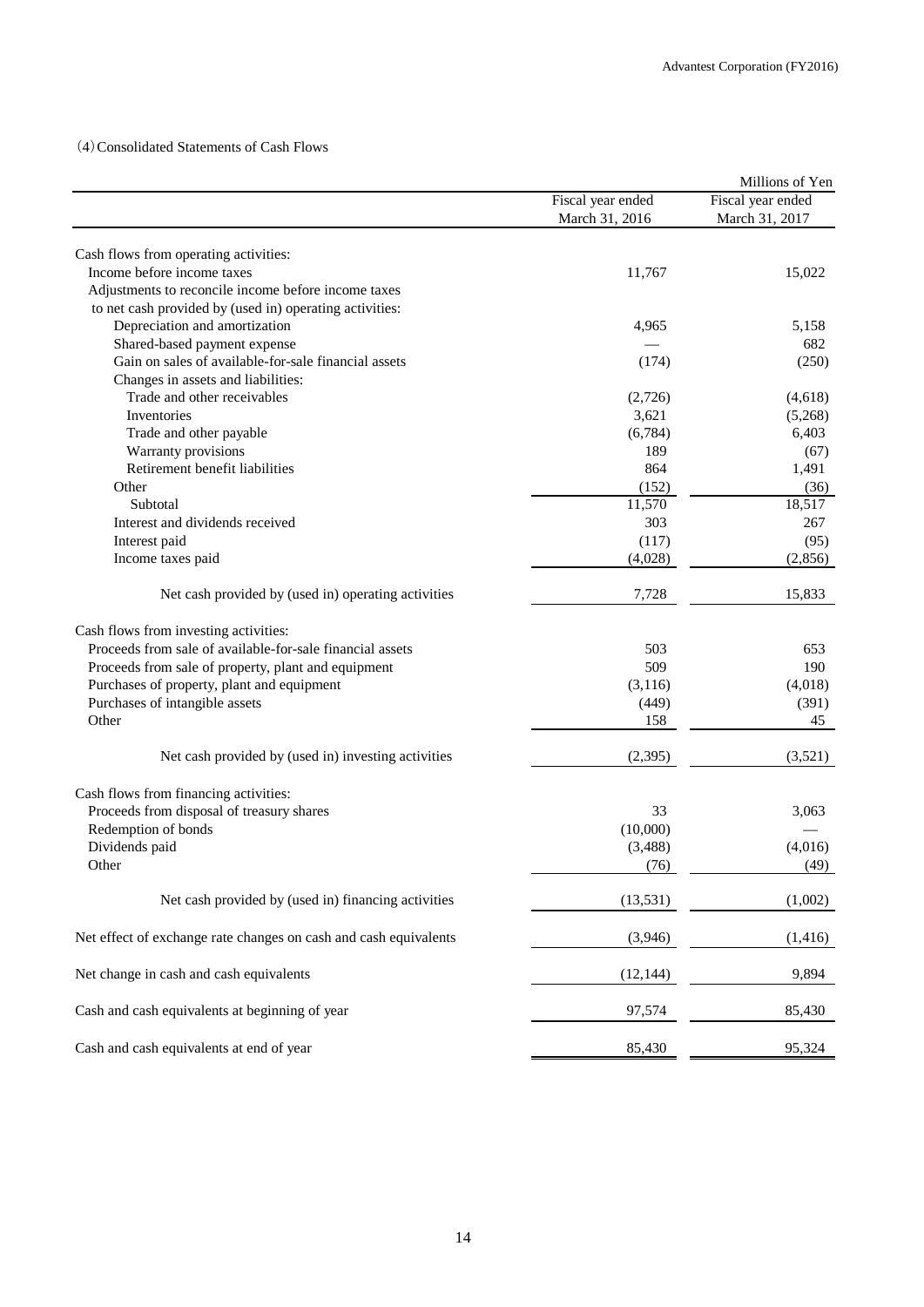### (5) Notes to the Consolidated Financial Statements

(Notes on Going Concern): None

### (Segment Information)

### 1. Operating Segment Information

#### Fiscal year ended March 31, 2016 Millions of Yen

|                                                                                                | Semiconductor<br>and Component<br><b>Test System</b><br><b>Business</b> | Mechatronics<br>System<br><b>Business</b> | Services.<br>Support and<br><b>Others</b> | Elimination<br>and Corporate | Consolidated |
|------------------------------------------------------------------------------------------------|-------------------------------------------------------------------------|-------------------------------------------|-------------------------------------------|------------------------------|--------------|
| Net sales                                                                                      |                                                                         |                                           |                                           |                              |              |
| Net sales to unaffiliated customers                                                            | 100,706                                                                 | 31,482                                    | 29,923                                    |                              | 162,111      |
| Inter-segment sales                                                                            | 56                                                                      |                                           |                                           | (56)                         |              |
| Total                                                                                          | 100,762                                                                 | 31,482                                    | 29,923                                    | (56)                         | 162,111      |
| Segment income (loss)<br>(operating income (loss) before share<br>option compensation expense) | 10,514                                                                  | 2,599                                     | 4,944                                     | (5,460)                      | 12,597       |
| Adjustment:<br>Share option compensation expense                                               |                                                                         |                                           |                                           |                              |              |
| Operating income                                                                               |                                                                         |                                           |                                           |                              | 12,597       |
| Financial income                                                                               |                                                                         |                                           |                                           |                              | 475          |
| Financial expenses                                                                             |                                                                         |                                           |                                           |                              | (1,305)      |
| Income before income taxes                                                                     |                                                                         |                                           |                                           |                              | 11,767       |

### Fiscal year ended March 31, 2017 Millions of Yen

#### Semiconductor and Component Test System Business Mechatronics System Business Services, Support and Others Elimination enfilmation Consolidated<br>and Corporate Consolidated Net sales Net sales to unaffiliated customers  $\begin{vmatrix} 101.262 & 25.158 & 29.496 \end{vmatrix}$   $\begin{vmatrix} 25.916 & -1 \end{vmatrix}$  155,916 Inter-segment sales  $\begin{vmatrix} 4 & 34 & -1 \\ 3 & 0 & -1 \end{vmatrix}$  (38) Total 101,266 25,192 29,496 (38) 155,916 Segment income (loss) (operating income (loss) before share option compensation expense) 16,652 (1,529) 4,817 (5,353) 14,587 Adjustment:  $S<sub>1</sub>$   $S<sub>2</sub>$   $S<sub>3</sub>$   $S<sub>4</sub>$   $S<sub>5</sub>$   $S<sub>5</sub>$   $S<sub>6</sub>$   $S<sub>7</sub>$   $S<sub>8</sub>$   $S<sub>7</sub>$   $S<sub>8</sub>$   $S<sub>9</sub>$   $S<sub>9</sub>$   $S<sub>1</sub>$   $S<sub>1</sub>$   $S<sub>1</sub>$   $S<sub>1</sub>$   $S<sub>1</sub>$   $S<sub>1</sub>$   $S<sub>1</sub>$  Operating income - - - - 13,905 Financial income  $1,344$ Financial expenses  $(227)$ Income before income taxes  $15,022$

(Notes)

1. Advantest uses the operating income (loss) before share option compensation expense for management's analysis of business segment results.

2. Segment income (loss) is presented on the basis of operating income (loss) before share option compensation expense.

3. Inter-segment sales are based on market prices.

4. Adjustments to segment income in Corporate principally represent corporate general and administrative expenses and research and development expenses related to fundamental research activities that are not allocated to operating segments.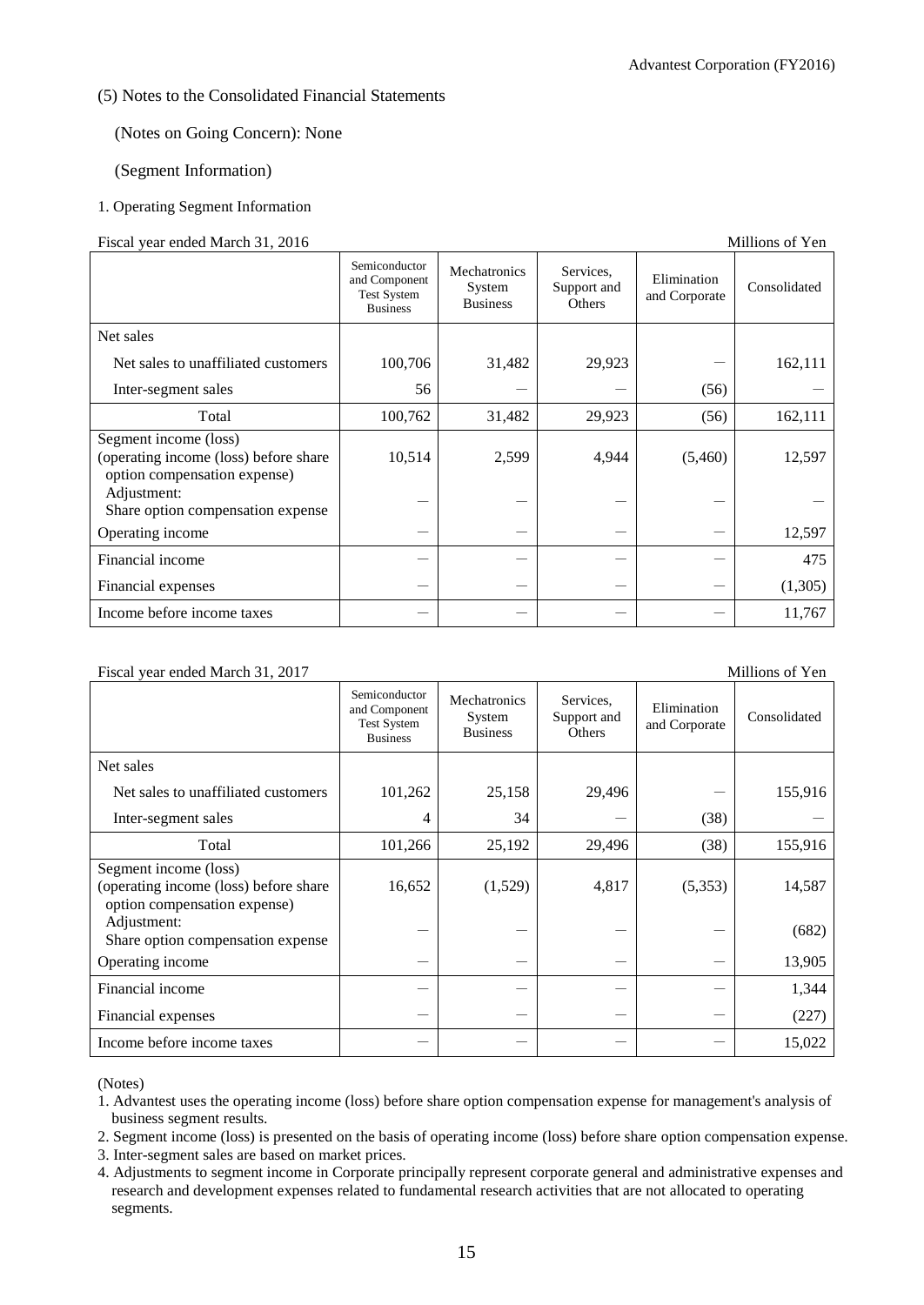|  |  |  |  | 2. Consolidated Net Sales by Geographical Areas |  |
|--|--|--|--|-------------------------------------------------|--|
|--|--|--|--|-------------------------------------------------|--|

|          |                   | Millions of Yen   |
|----------|-------------------|-------------------|
|          | Fiscal year ended | Fiscal year ended |
|          | March 31, 2016    | March 31, 2017    |
|          |                   |                   |
| Japan    | 12,979            | 18,443            |
| Americas | 29,551            | 14,840            |
| Europe   | 6,181             | 8,510             |
| Asia     | 113,400           | 114,123           |
|          |                   |                   |
| Total    | 162,111           | 155,916           |

(Notes)

1. Net sales to unaffiliated customers are based on the customer's location.

2. Each of the segment includes primarily the following countries or regions:

(1) Americas U.S.A., Canada

- (2) Europe Germany, Israel<br>
(3) Asia Taiwan, South K
- Taiwan, South Korea, China, Singapore

### (Per Share Information)

The basis of calculation of basic earnings per share and diluted earnings per share were as follows:

|                                                                          | Fiscal year ended<br>March 31, 2016 | Fiscal year ended<br>March 31, 2017 |
|--------------------------------------------------------------------------|-------------------------------------|-------------------------------------|
| Net income attributable to owners of the parent (Millions of<br>Yen)     | 6,694                               | 14,201                              |
| Net income not attributable to owners of the parent<br>(Millions of Yen) |                                     |                                     |
| Net income to calculate basic earnings per share<br>(Millions of<br>Yen) | 6,694                               | 14,201                              |
| Dilutive effect of exercise of convertible bonds<br>(Millions of Yen)    | 126                                 | 127                                 |
| Net income to calculate diluted earnings per share (Millions of<br>Yen)  | 6,820                               | 14,328                              |
| Weighted average number of ordinary shares—basic                         | 174,569,193                         | 175,180,404                         |
| Dilutive effect of exercise of share options                             | 61,173                              | 368,002                             |
| Dilutive effect of exercise of convertible bonds                         | 18,126,888                          | 18,213,830                          |
| Weighted average number of ordinary shares—diluted                       | 192,757,254                         | 193,762,236                         |
| Basic earnings per share (Yen)                                           | 38.35                               | 81.07                               |
| Diluted earnings per share (Yen)                                         | 35.38                               | 73.95                               |

(Significant Subsequent Events: None)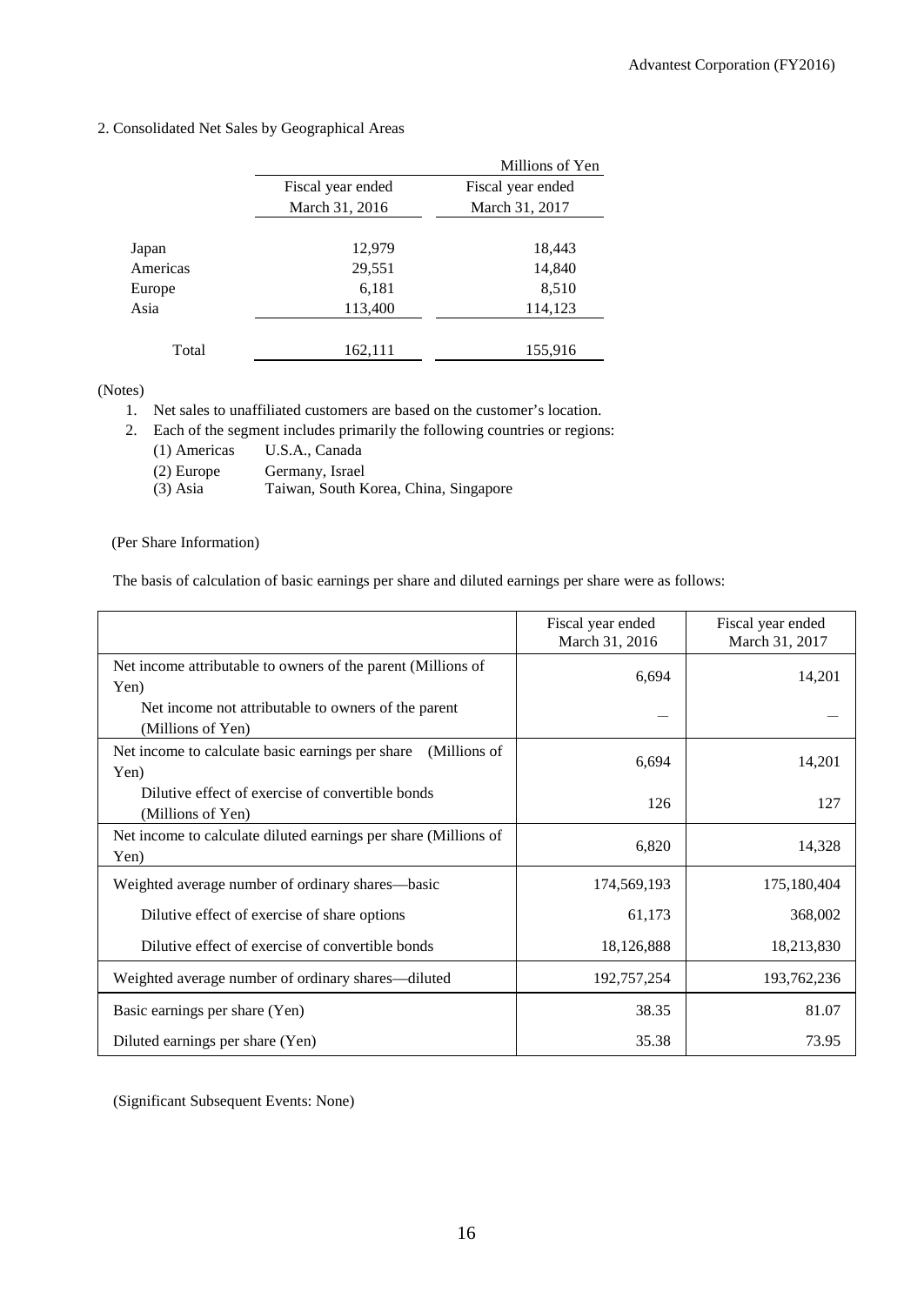## Changes in Directors and Executive Officers (To be effective on June 27, 2017)

#### 1. Nominees for Directors (excluding Directors who are Audit and Supervisory Committee members)

| <b>Director</b><br><b>Director</b><br><b>Director</b><br>Director<br>Director | Yoshiaki Yoshida<br>Osamu Karatsu<br>Seiichi Yoshikawa<br>Sae Bum Myung<br>Hans-Juergen Wagner | (to be newly elected) |
|-------------------------------------------------------------------------------|------------------------------------------------------------------------------------------------|-----------------------|
|                                                                               |                                                                                                |                       |
| <b>Director</b>                                                               | Soichi Tsukakoshi                                                                              | (to be newly elected) |
|                                                                               |                                                                                                |                       |

 Mr. Yoshida is to be elected as Representative Director at the extraordinary meeting of the board of directors to be held on June 27, 2017 after the 75th ordinary general meeting of shareholders of Advantest Corporation.

2. Nominees for Directors who are Audit and Supervisory Committee members

| Director who is an Audit and Supervisory Committee member | Yuichi Kurita   |
|-----------------------------------------------------------|-----------------|
| Director who is an Audit and Supervisory Committee member | Megumi Yamamuro |
| Director who is an Audit and Supervisory Committee member | Yasushige Hagio |

3. Nominee for Substitute Director who is an Audit and Supervisory Committee member

Substitute Director who is an Audit and Supervisory Committee member Osamu Karatsu

Substitute Director who is an Audit and Supervisory Committee member shall be elected to fill the vacancy of another Director who was an Audit and Supervisory Committee member who resigned before the expiration of his term of office.

### 4. Nominees for Executive Officers

| President and CEO          | Yoshiaki Yoshida          |                  |                       |
|----------------------------|---------------------------|------------------|-----------------------|
| Corporate Vice President   | Sae Bum Myung             | (to be promoted) |                       |
| Managing Executive Officer | Hans-Juergen Wagner       |                  |                       |
| Managing Executive Officer | Soichi Tsukakoshi         |                  |                       |
| Managing Executive Officer | Satoru Nagumo             |                  |                       |
| Managing Executive Officer | Koichi Tsukui             |                  |                       |
| Managing Executive Officer | Keith Hardwick            | (to be promoted) |                       |
| Managing Executive Officer | Douglas Lefever           | (to be promoted) |                       |
| Managing Executive Officer | Syunsuke Kato             | (to be promoted) |                       |
| Managing Executive Officer | Atsushi Fujita            | (to be promoted) |                       |
| <b>Executive Officer</b>   | Toshiyuki Okayasu         |                  |                       |
| <b>Executive Officer</b>   | CH Wu                     |                  |                       |
| <b>Executive Officer</b>   | Kazuhiro Yamashita        |                  |                       |
| <b>Executive Officer</b>   | Masuhiro Yamada           |                  |                       |
| <b>Executive Officer</b>   | Isao Sasaki               |                  |                       |
| <b>Executive Officer</b>   | Kimiya Sakamoto           |                  |                       |
| <b>Executive Officer</b>   | Yong Xu                   |                  |                       |
| <b>Executive Officer</b>   | Michael Stichlmair        |                  | (to be newly elected) |
| <b>Executive Officer</b>   | Juergen Serrer            |                  | (to be newly elected) |
| <b>Executive Officer</b>   | <b>Toshio Goto</b>        |                  | (to be newly elected) |
| <b>Executive Officer</b>   | Jinhee Lee                |                  | (to be newly elected) |
| <b>Executive Officer</b>   | Suan Seng Sim (Ricky Sim) |                  | (to be newly elected) |
| <b>Executive Officer</b>   | Yasuo Mihashi             |                  | (to be newly elected) |
|                            |                           |                  |                       |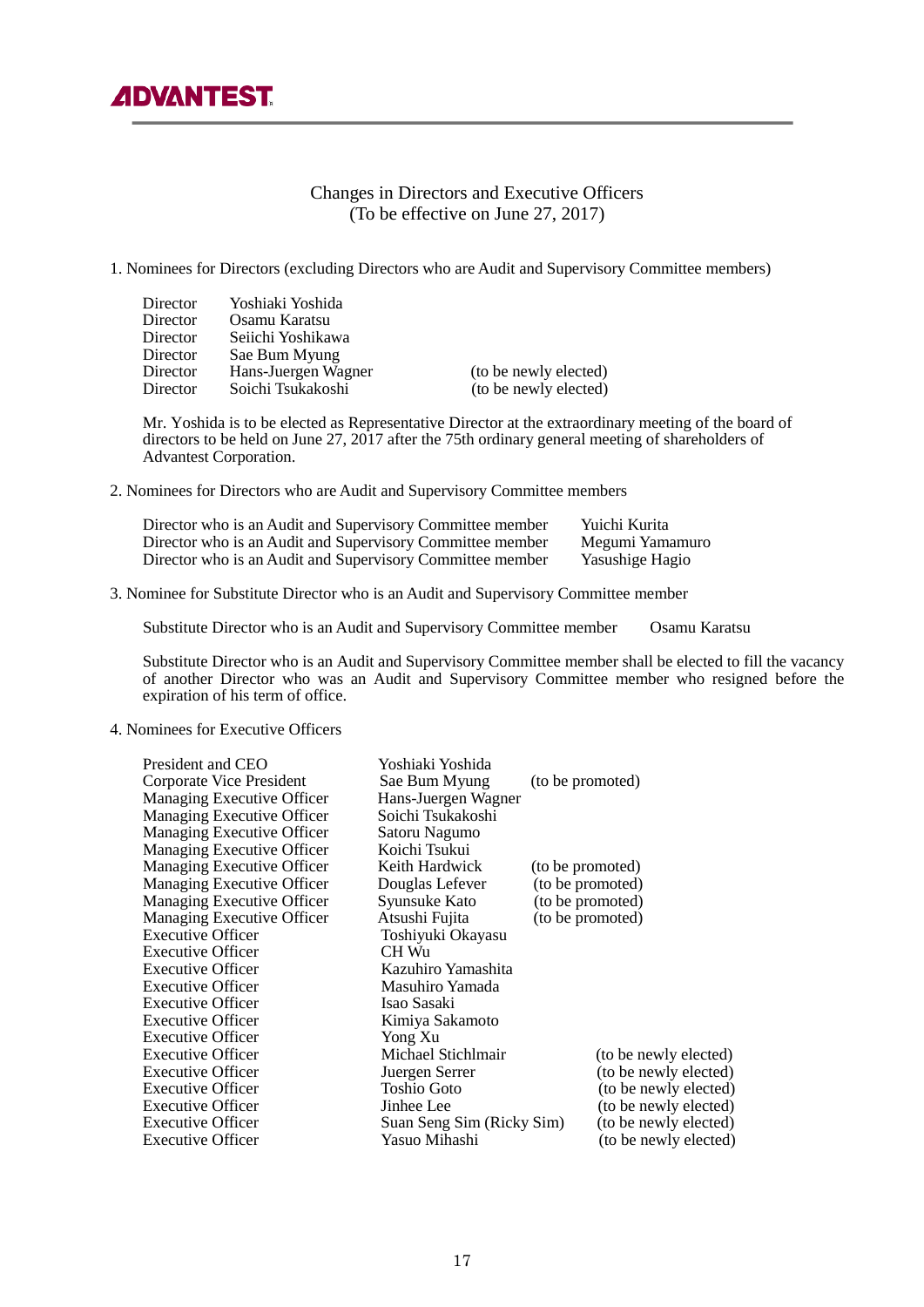5. Expiration of term of office of Directors and Executive Officers

| Shinichiro Kuroe, Director                                | ---- To be elected as Senior Executive Advisor         |
|-----------------------------------------------------------|--------------------------------------------------------|
| Hiroshi Nakamura, Director and Managing Executive Officer | ---- To be elected as Advisor                          |
| Takashi Sugiura, Executive Officer                        | ---- To be elected as Advisor                          |
| Takashi Sekino, Executive Officer                         | ---- To be elected as Advisor                          |
| Josef Schraetzenstaller, Executive Officer                | ---- To be elected as Advisor of Advantest Europe GmbH |
| Wilhelm Radermacher, Executive Officer                    | ---- To be elected as Advisor of Advantest Europe GmbH |
|                                                           |                                                        |

Nominees for New Directors (Biography)

Hans-Juergen Wagner (Date of Birth: January 19, 1960)

- Dec. 1984 Completed Technical University in Stuttgart, Master's degree in Engineering<br>Jan. 1985 Joined Hewlett-Packard GmbH
- Jan. 1985 Joined Hewlett-Packard GmbH<br>Jun. 2006 Vice President, Verigy Germany
- Jun. 2006 Vice President, Verigy Germany GmbH
- Executive Officer, Advantest Corporation
- Executive Vice President, SoC Products, Verigy Ltd.
- Oct. 2011 Chairman of the Board, President and CEO, Verigy Ltd.
- Apr. 2012 Managing Director (R&D, CTO), Advantest Europe GmbH (present position)<br>Aug. 2012 SoC Test Business Groups, Advantest Corporation (present position)
- Aug. 2012 SoC Test Business Groups, Advantest Corporation (present position)<br>Jun. 2013 Managing Executive Officer, Advantest Corporation (present position
- Managing Executive Officer, Advantest Corporation (present position)

Soichi Tsukakoshi (Date of Birth: February 1, 1960)

- Mar. 1983 Graduated from School of Science and Engineering, Tokyo Denki University<br>Apr. 1983 Joined Advantest Corporation
- Apr. 1983 Joined Advantest Corporation<br>Apr. 2008 General Manager, Strategic Sa
- Apr. 2008 General Manager, Strategic Sales Division, Sales and Marketing Group
- Executive Officer
- Senior Vice President (Officer), Sales Group<br>Jan. 2010 Leader. Domestic Account Sales Initiative. Sales
- Leader, Domestic Account Sales Initiative, Sales Group
- Division Manager, Sales Division 1, Sales Group<br>Jun. 2012 Senior Vice President (Officer), Production Group
- Jun. 2012 Senior Vice President (Officer), Production Group<br>Jun. 2013 Executive Vice President, Production Group (prese
- Executive Vice President, Production Group (present position)
- Jun. 2015 Managing Executive Officer (present position)

Nominees for New Executive Officers (Biography)

Michael Stichlmair (Date of Birth: March 8, 1963)

- Oct. 1987 Graduated from Munich University of Applied Sciences, Engineer in Physical Technology Jul. 1989 Joined Advantest Europe GmbH
- May 2004 Director, Sales and Marketing, Advantest Europe GmbH
- Sep. 2009 Vice President, Chief Marketing Officer, Advantest Europe GmbH (present position)

Juergen Serrer (Date of Birth: December 20, 1965)

- Sep. 1990 Graduated from Fachhochschule Furtwangen, Diploma Computer Engineering<br>Jan. 1991 Joined Hewlett-Packard GmbH
- Joined Hewlett-Packard GmbH
- Feb. 2005 Vice President, High Speed Memory & Digital Test, Agilent Technologies
- Feb. 2013 Vice President and General Manager for PAC Business for V93000, Advantest Europe GmbH
- Apr. 2016 Vice President and General Manager for PAC Business and Strategic Planning for V93000, Advantest Europe GmbH
- Nov. 2016 Vice President and General Manager for V93000, Advantest Europe GmbH

(present position)